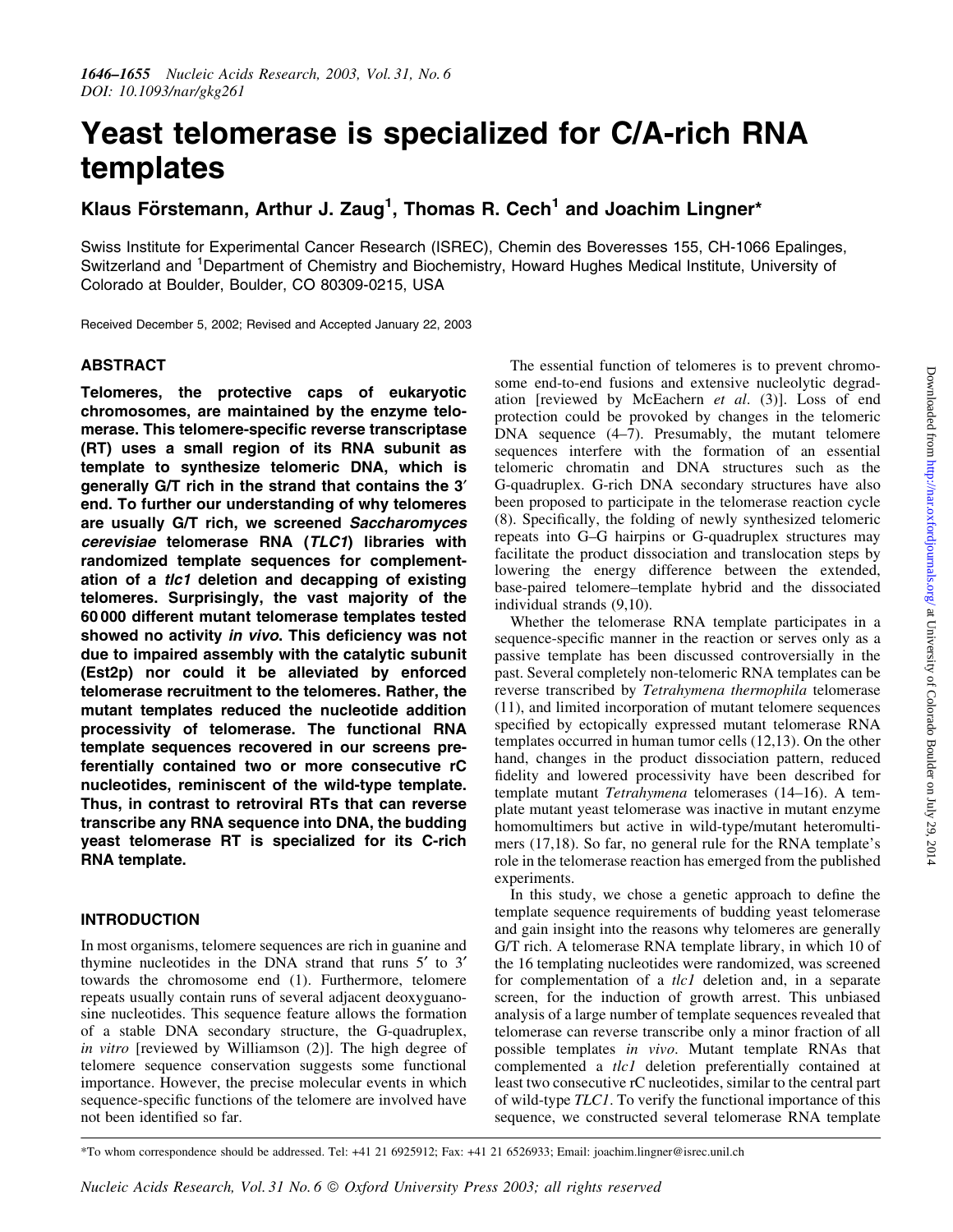libraries with five or six randomized template nucleotides, thus spanning the entire RNA template region. The number of complementing templates was especially low in a library where the central  $477$ CCCAC $475$  template sequence was randomized, emphasizing the importance of this region. The deficiency conveyed by the template mutations was a reduced telomerase nucleotide addition processivity, indicating that the Saccharomyces cerevisiae TERT enzyme has a functional dependence on the C/A-rich RNA template sequence.

# MATERIALS AND METHODS

#### Library construction

Mutagenesis of TLC1 was carried out as previously described (19) by ligating a PCR product obtained with oligonucleotide primers carrying random nucleotides at the desired positions (sequence of the mutagenesis primer: 5¢-TAATTATCAT-GAGAAGCCTACCATCACCACCCACACACAAATGTTA-CAG-3<sup>'</sup>; the underlined sequence corresponds to the template region and was changed according to the desired library design) with a plasmid vector containing the rest of the TLC1 gene. The ligation products were transformed into competent Escherichia coli cells for amplification. For the short libraries (Library<sub>483</sub> $-478$ , Library<sub>477</sub> $-473$  and Library<sub>472</sub> $-468$ ), the number of transformants was considerably higher than the theoretical complexity of these libraries. For Library<sub>480</sub> $-471$ , approximately 200 000 bacterial transformants were obtained, which corresponds to one-fifth of the theoretical complexity. Individual clones from each library were sequenced to confirm randomization of each nucleotide position in the desired region.

# Screen for complementation of  $tlc1-\Delta$

YKF19 [Mat  $a$  ade2 his3-11 can1- $\Delta$  leu2 trp1 ura3-52 DIA5-1 (ADE2 telomere VR) tlc1::HIS3 rad52::LEU2] was restreaked progressively until senescence. The second from last streak was used to inoculate a liquid culture for transformation, and the cells were incubated until no further growth was detectable. The transformation efficiency was determined by counting the number of colonies obtained with wild-type TLC1 (pSD107). Control transformations with the empty vector (pRS314) gave rise to no or very few colonies. Colonies obtained upon transformation with the library plasmids were re-streaked at least twice. The tlc1 template region from plasmid library-harboring colonies was PCR amplified using the two oligonucleotides 5'-TLC1\_long 5¢-GGCCCGGGAATAAAACTAGAGAGGAAGATAGG-3¢ and 3'-TLC1\_short 5'-GGCCCGGGACAGTGTCAGAAAA-AATACTAGG-3'. The PCR product was digested with NcoI to exclude contaminating wild-type plasmids, which were present in Library<sub>480-471</sub> at a frequency of 0.5%. The template region was sequenced either directly from the PCR product or from the plasmid after recovery in E.coli.

# Screen for growth arrest

Yeast strain YKF20 [Mat a ade2 his3-11 can-1 $\Delta$  leu2 trp1 ura3-52 DIA5-1 (ADE2 telomere VR) tlc1::HIS3 pTLC1-URA3] was transformed with Library<sub>480-471</sub> and grown under conditions that selected for both the wild-type pTLC1-URA3 and the mutant  $tlc1$  from Library<sub>480-471</sub>. The colonies were

replica-plated onto 5-fluoro-orotic acid (FOA)/-Trp medium to select for loss of the plasmid containing wild-type TLC1 but retention of the mutant tlc1 plasmid. The library plasmids were recovered from candidate TLC1/tlc1 colonies and retransformed into a  $tlc1-\Delta$  yeast strain well before the onset of senescence. Growth arrest-inducing tlc1 alleles were identified by reduced transformant colony size and number relative to pRS314.

# IP-RT-PCR experiments

Yeast strain YKF103 (Mat a ura3-52 ade2-101 lys2- $\Delta$ 1  $trp1-\Delta1$  his3- $\Delta$ 200/CF<sup>+</sup> ProteinA-EST2) (20) was transformed with either pKF5 (19) or Library<sub>480-471</sub>. Individual colonies were picked and 10 ml cultures were grown to an  $OD_{600}$  of 0.3-0.5. The cells were harvested, washed and lysed by bead bashing in 300  $\mu$ l of immunoprecipitation (IP) buffer high salt [10 mM Tris±HCl pH 7.5, 150 mM NaCl, 150 mM KCl, 1 mM  $MgCl<sub>2</sub>$ , 1 mM phenylmethylsulfonylfluoride, 0.1 mM dithiothreitol (DTT), 10% glycerol, 0.1% Tween-20, 0.1% NP-40,  $0.1$  U/ $\mu$ l of RNase inhibitor]. The extracts were cleared by centrifugation, and  $500 \mu g$  of total protein were incubated with  $50 \mu$ l of a  $50\%$  slurry of rabbit serum agarose beads (Sigma) to bind the protein A-tagged Est2p and 20 U of DNase I (Roche Molecular Biochemicals) for 120 min at 4°C. The beads were washed twice with 1 ml of IP buffer high salt, once with 1 ml of IP buffer low salt (10 mM Tris-HCl pH 7.5, 50 mM NaCl, 1 mM MgCl2, 0.1 mM DTT, 10% glycerol) and resuspended in 30 µl of IP buffer low salt. The reverse transcriptase reactions were carried out with Superscript II RT (Life Technologies) according to the manufacturer's instructions using  $10 \mu l$  of the resuspended beads as template and oligo 3¢-TLC1\_short (see above) to prime cDNA synthesis. PCR amplification and NcoI digestion were performed as described above.

### Telomere length analysis

Telomere length was analyzed by telomere-PCR (21) or Southern blotting. Telomere PCR products were separated on 3% agarose gels and the size was determined using AIDA image quantification software (Fuji). For Southern blotting, restriction fragments were separated on 0.7% agarose gels, transferred to nylon membrane and subsequently hybridized with a  $Y'$ -probe (22) and a probe for the 1 kb DNA size standard (Life Technologies). Autoradiographs were acquired with a Fuji BAS PhosphorImager and analyzed with AIDA software (Fuji).

#### Telomerase assays

Telomerase extracts were prepared and reactions performed as described (19,23). The amount of TLC1 RNA in each preparation was determined by northern hybridization, and equal amounts were used in the reactions. For the preparation without TLC1 RNA (empty vector), the same amount of protein as for the wild-type preparation was employed.

#### RESULTS

# Functional telomerase RNA templates are highly enriched in C and A nucleotides

To increase the likelihood of mutant telomerases adding multiple repeats to the telomeres, we randomized only the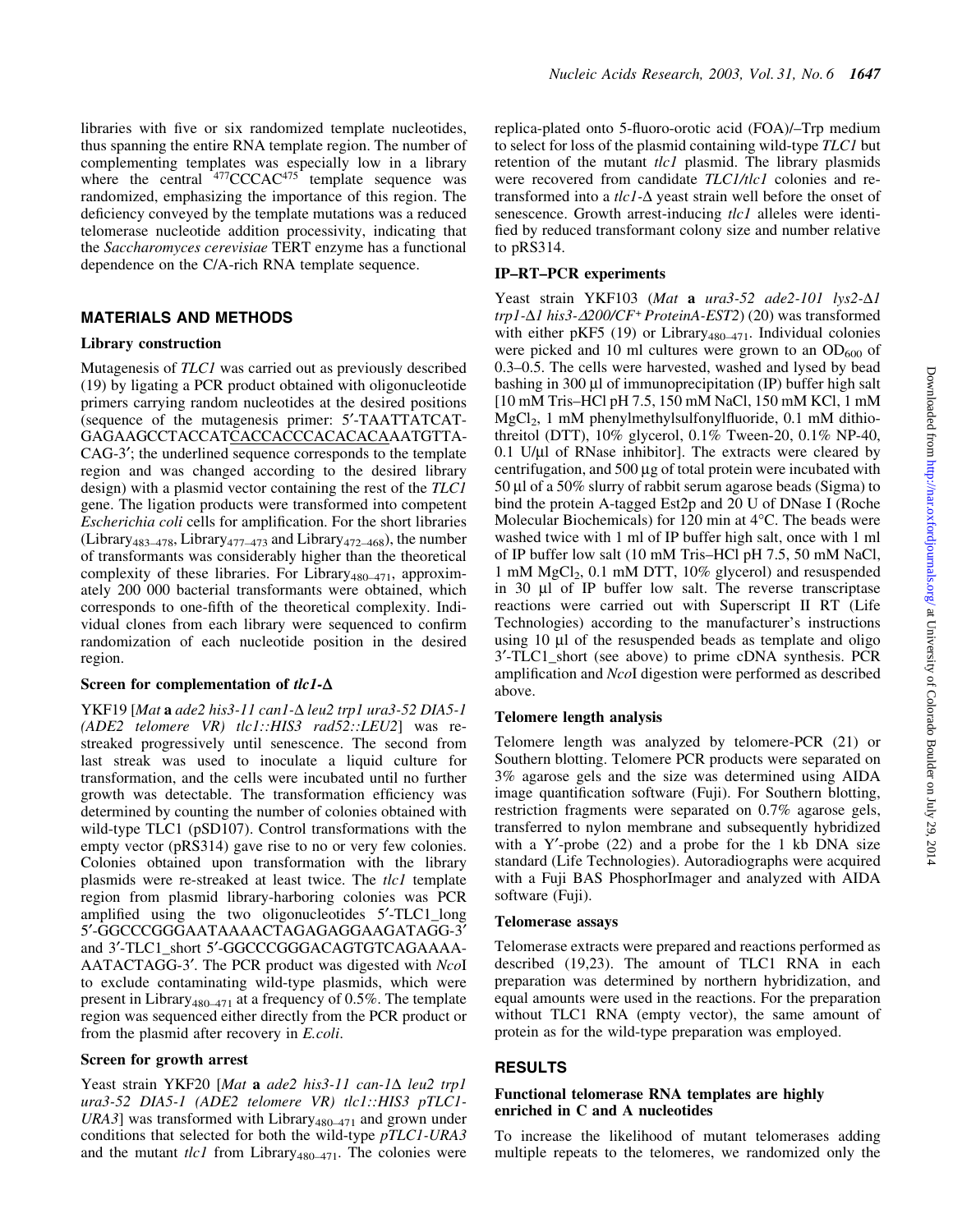

Figure 1. Schematic representation of the different TLC1 template libraries used in this study. All telomerase RNA template sequences in the figures and text of this manuscript are written in the  $3'$  to  $5'$  direction, reflecting the order in which the template nucleotides are reverse transcribed by the telomerase reverse transcriptase.

central 10 nt of the wild-type TLC1 template region (Library<sub>480-471</sub>, Fig. 1). This library design should enable all mutant telomerases to base pair to the existing wild-type telomeres. In addition, the conservation of 3 nt at either end of the template should allow re-alignment of the telomeres after reverse transcription of a mutant template up to the template 5<sup>'</sup> boundary.

To select for templates that complemented a deletion of the TLC1 gene, we transformed YKF19 (tlc1- $\Delta$  rad52- $\Delta$ ) with Library<sub>480 $-471$ </sub> as the cells underwent senescence. The colonies obtained were re-streaked at least twice before further analysis. Out of an estimated 60 000 transformants (see Materials and Methods), 40 different mutant templates complemented the tlc1 deletion (Table 1). Two template mutations were isolated twice  $(23 + 24$  and  $72 + 78)$ , and one template mutation was isolated three times independently (4 + 17 + 33). Five mutant templates were shorter than the wildtype TLC1 template region and were not taken into account in deriving the consensus sequence. Most telomerase RNA template mutations that complemented the tlc1 deletion nevertheless resulted in slow growth, various degrees of temperature sensitivity and short telomeres. Sequence comparison of complementing full-length mutant templates revealed little similarity in positions close to the template 3¢ boundary, while the region close to the template 5<sup>'</sup> boundary showed a strong bias for C and A as templating nucleotides (Fig. 2, nucleotide composition over mutant region different from 25% each:  $P > 99.9$ ,  $\chi^2$  analysis). This sequence bias was not present in the library before the screen (data not shown).

The sequence 3'-CCCCA-5' (indicated below the bar graph) is proposed as a consensus since these nucleotides are present in more than half of the template sequences at the respective positions. Together with the invariant positions due to the library design, this suggested that the sequence 3¢-CCC-CACAC-5<sup>'</sup>, reminiscent of the central portion in the wild-type  $TLC1$  template sequence, can fulfill the sequence-specific requirements for S.cerevisiae telomere maintenance. Since this consensus represents the most frequent nucleotide at each position but not the most frequent template sequence, the full consensus is found in only one of the mutant templates. The slightly shorter sequence 3'-CCCACAC-5' is present in six

| <b>Table 1.</b> Complementing templates from Library <sub>480–471</sub> |  |  |
|-------------------------------------------------------------------------|--|--|
|-------------------------------------------------------------------------|--|--|

| pLib-    | template sequence<br>$(3' \text{ to } 5')$            | telomere<br>length | $23^{\circ}$ C | $25^{\circ}$ C | $30^{\circ}$ C           | $36^{\circ}$ C           |
|----------|-------------------------------------------------------|--------------------|----------------|----------------|--------------------------|--------------------------|
|          |                                                       | $(nt TG1-3)$       |                |                |                          |                          |
| WT       | CACACACCCACACCAC                                      | 280                | $+$            | $^{++}$        | $++$                     | $^{++}$                  |
| 1        | CACAAACCCGCAACAC                                      | n d.               | n.d.           | n.d.           | $\qquad \qquad +$        | n d.                     |
| 3        | CACCGUACCCACCAC                                       | n.d.               | n.d.           | n.d.           | $+$                      | n.d.                     |
| 4        | CACCUAAACCACACAC                                      | n.d.               | n.d.           | n.d.           | $+$                      | n.d.                     |
| 7        | CACGUUAUCCCACCAC                                      | 130                | $^{+}$         | $^{+}$         | $^{+/-}$                 | $\overline{a}$           |
| 9        | CACCGCAUACCCGCAC                                      | 170                | $^{++}$        | $+/-$          | $+/-$                    | $^{++}$                  |
| 11       | CACCACAGCCCCGCAC                                      | 130                | $^{+}$         | $+$            | $+/-$                    | -                        |
| 14       | CACCGCGUCCCAACAC                                      | 150                | $+$            | $+/-$          | ä,                       |                          |
| 17       | CACCUAAACCACACAC                                      | 230                | $^{++}$        | $^{++}$        | $^{++}$                  | $^{++}$                  |
| 22       | CACAUCGACCCUACAC                                      | 140                | $+$            | $+/-$          | $\overline{\phantom{a}}$ | $\overline{\phantom{a}}$ |
| 23       | CACCGCAAGACCACAC                                      | 200                | $^{++}$        | $^{++}$        | $^{++}$                  | $^{++}$                  |
| 24       | CACCGCAAGACCACAC                                      | 140                | $^{+}$         | $+$            | $+/-$                    | $\overline{a}$           |
| 28       | CACCACAGCCCGACAC                                      | 150                | $^{+}$         | $+/-$          | $\overline{a}$           | $\overline{a}$           |
| 29       | CACCACAGCCCGACAC                                      | 160                | $^{+}$         | $+$            | $+/-$                    | $\overline{a}$           |
| 33       | CACCUAAACCACACAC                                      | 310                | $^{++}$        | $++$           | $^{++}$                  | $^{++}$                  |
| 47       | CACAUUAACCACACAC                                      | 170                | $+$            | n.d.           | n.d.                     | n.d.                     |
| 48       | CACACCACGGAGACAC                                      | 140                | $+$            | n.d.           | n.d.                     | n.d.                     |
| 50       | CACUAACAGGCACAC                                       | 150                | $+$            | n.d.           | n.d.                     | n.d.                     |
| 52       | CACGGUUCAGUCCAC                                       | 130                | $^{+}$         | $^{+}$         | $\! + \!\!\!\!$          | $^{+}$                   |
| 54       | CACAUCUGCGGCACAC                                      | 150                | $+$            | $^{+}$         | $+/-$                    | $\frac{1}{2}$            |
| 55       | CACAUAAUCACCACAC                                      | 270                | $\ddot{}$      | $+$            | $+$                      | $+/-$                    |
| 56       | CACUGUAACAGGCCAC                                      | 180                | $^{+}$         | $^{+}$         | $^{+/-}$                 | ٠                        |
| 59       | CACGAUGCACACGCAC                                      | 160                | $^{++}$        | $+$            | $^{+}$                   | $+$                      |
| 60       | CACACUACGGCACCAC                                      | 150                | $+$            | $+$            | $^{++}$                  | $^{+}$                   |
| 61       | CACUUAAGUCCCACAC                                      | 150                | $+/-$          | $^{+/-}$       | $+/-$                    | ä,                       |
| 62       | CACGACUCUCCCACAC                                      | n.d.               | $+/-$          | $+/-$          | $+/-$                    | ä,                       |
| 63       | CACCGGCGCCCCACAC                                      | 230                | $^{++}$        | $^{++}$        | $^{++}$                  | ä,                       |
| 65       | CACAAACACAUAACAC                                      | 180                | $+/-$          | $+/-$          | $^{+/-}$                 | L.                       |
| 66       | CACAUCGUCCACCCAC                                      | n.d.               | $^{+}$         | $^{+}$         | $^{++}$                  |                          |
| 67       | CACCGAAUCACACAC                                       | 210                | $+$            | $+$            | $^{+}$                   | ä,                       |
| 68       | CACUGCGUCCACACAC                                      | 190                | $^{+}$         | $+$            | $^{++}$                  | L.                       |
| 70       | CACACAGACCCAC                                         | 180                | $^{+}$         | $^{+}$         | $^{++}$                  | $+/-$                    |
| 71       | CACUACUCCACCACAC                                      | n.d.               | $^{++}$        | $^{++}$        | $+$                      | $+/-$                    |
| 72       | CACUCUCUACCCACAC                                      | 180                | $+$            | $^{+}$         | $^{+}$                   | $\overline{a}$           |
| 73       | CACGACCAAGCGACAC                                      | 180                | $^{+/-}$       | $+/-$          | $^{+/-}$                 | $\overline{a}$           |
| 74       | CACGGCGGUCGAGCAC                                      | 180                | $^{+/-}$       | $+/-$          | $+/-$                    | $\overline{a}$           |
| 76       | CACGGGUCCACAACAC                                      | 160                | $\ddot{}$      | $\! +$         | $+$                      |                          |
| 78       | CACUCUCUACCCACAC                                      | 160                | $\ddot{}$      | $+$            | $\ddot{}$                | $\overline{a}$           |
| 79       | CACAAAGCUAAACCAC                                      | 160                | $^{+/-}$       | $+/-$          | $+/-$                    | ÷.                       |
| 80       | CACCACAACAAUACAC                                      | 150                | +/-            | $^{+/-}$       | $^{+/-}$                 | $^{+/-}$                 |
| 81       | CACUGCUAU CCCACAC                                     | n.d.               | $+/-$          | $^{+}$         | $^{+}$                   | $^{+/-}$                 |
| 82       | CACUUGGUCCCACCAC                                      | 130                | $^{+}$         | $^{+}$         | $+$                      | $^{+/-}$                 |
| 83       | CACUACACAUCUCCAC                                      | 200                | $^{+}$         | $\ddot{}$      | $^{+}$                   | $\ddot{}$                |
| 84<br>۵۲ | CAC <b>ACUUCCAUA</b> CAC<br>CAC <b>ACAUCACCCA</b> CAC | 120<br>170         | $^{+}$         | $\ddot{}$      | $+$                      | $+$                      |
|          |                                                       |                    |                |                |                          | $\mathbf{r}$             |



Figure 2. Nucleotide frequencies at the randomized positions in Library<sub>480-471</sub> of those alleles that complemented a *tlc1* deletion. The colorcoded bars show the frequency of the four nucleotides found at the respective position. The consensus indicated at the bottom represents nucleotides that are present in more than half of the complementing template mutations at the indicated positions.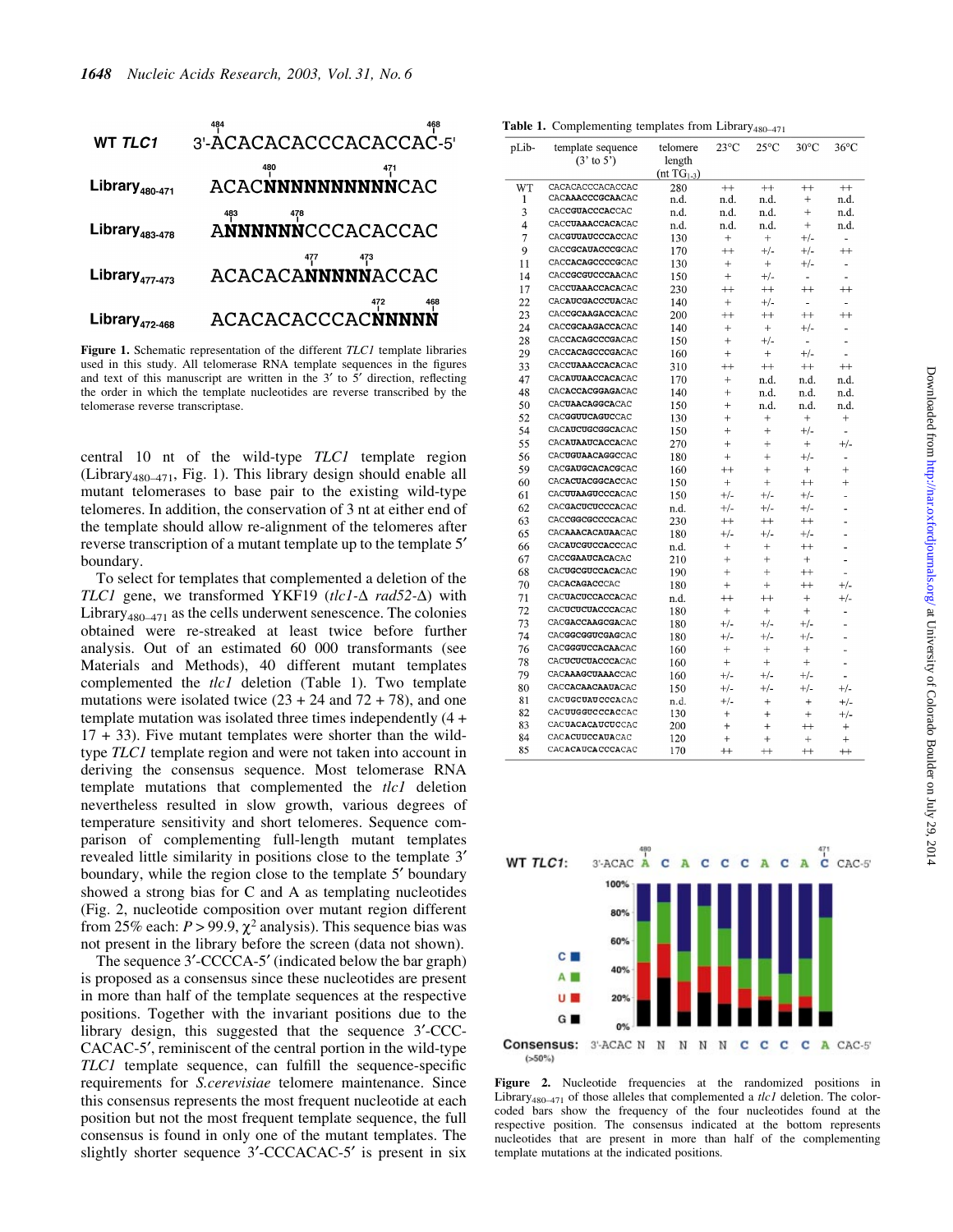mutant templates, and the relaxed consensus  $C_{2-4}(AC)_{1-3}$  is found in 18 of the full-length and two of the non full-length mutant templates (see Table 1). It should be noted, however, that at least the short versions of this consensus (e.g. 3¢-  $CCAC-5'$  are not sufficient for telomere maintenance; they presumably require additional sequence features within the template (see, for example, the results with Library<sub>477-473</sub> below).

# The template positions  $3'$  of  $477C$  make no essential contributions to the sequence-dependent function of telomerase

In wild-type telomerase, >70% of the alignment events take place between positions  $484A$  and  $479C$  (19). However, no sequence conservation was apparent for positions 480-476 in complementing clones from Library<sub>480</sub> $-471$ . To directly test the sequence requirements in this region, we designed a library in which the nucleotides  $3'$  of  $477C$  were mutagenized (Library<sub>483-478</sub>, Fig. 1). The majority of the templates from Library<sub>483-478</sub> rescued the cells from senescence (95  $\pm$  11%, average  $\pm$  SD,  $n = 3$ ), arguing that this region either does not contribute significantly to sequence-dependent telomerase functions or that substrate annealing  $5'$  of  $477C$  can be sufficient for in vivo telomere maintenance.

# Consecutive rC template nucleotides mediate a sequence-dependent function of TLC1

The consensus template sequence derived from the complementing clones of Library<sub>480</sub> $-471$  resembles the central  $477$ CCCAC $473$  sequence of wild-type TLC1 but is found closer to the template 5¢ boundary. To further test whether the region at the template 5' boundary contributes to the sequencedependent function, we designed a library in which only the five template positions adjacent to the  $5<sup>'</sup>$  template boundary were randomized (Library<sub>472-468</sub>, Fig. 1). Only about half of the template sequences from this library could complement the *tlc1* deletion (40  $\pm$  12%, n = 3). Since Library<sub>472-468</sub> contained fewer complementing template RNAs than Library<sub>483</sub> $-478$ , even though the complexity of Library<sub>472</sub> $-468$ is lower, we propose that part of the sequence-dependent function resides within positions 472-468 of TLC1. We cannot exclude, however, that some templates of Library<sub>472-468</sub> are non-functional because mutant nucleotides, once incorporated into the telomere, impair the translocation or re-annealing step during the next round of telomere extension.

We next analyzed whether the central <sup>477</sup>CCCAC<sup>473</sup> is important for  $TLC1$  function. Templates from Library<sub>477-473</sub> could complement the *tlc1* deletion to roughly the same extent as those from Library<sub>472-468</sub> (32  $\pm$  3%, n = 4). Thirty-two complementing templates were recovered and sequenced (Table 2). Four templates were recovered twice (4 and 45, 17 and 33, 18 and 47, and 20 and 23), and all of these contained at least a CC dinucleotide in the mutant region. Considering the entire set of the recovered templates, 22 out of the 28 distinct sequences contained a CC dinucleotide or a CCC trinucleotide in the mutagenized region (78% of the complementing templates). This bias is significantly higher than the random frequency of a CC dinucleotide in a 5mer sequence [25% expected:  $P = (0.25)^2 \times 4 = 0.25$ ] and was not found in the library before selection (data not shown).

Table 2. Complementing templates from Library $_{477-473}$ 

| pL5cmp-                 | <b>Template sequence</b>  |  |  |
|-------------------------|---------------------------|--|--|
|                         | (3' to 5')                |  |  |
| WT                      | CACACACCCACACCAC          |  |  |
| $\overline{\mathbf{c}}$ | CACACAGUGCCACCAC          |  |  |
| 3                       | <b>CACACACCUCAACCAC</b>   |  |  |
| $\overline{4}$          | CACACA <b>CCACA</b> ACCAC |  |  |
| 5                       | CACACAAUACCACCAC          |  |  |
| 6                       | CACACA <b>CAUGC</b> ACCAC |  |  |
| 7                       | CACACAGUUCCACCAC          |  |  |
| 8                       | CACACAGACCCACCAC          |  |  |
| 9                       | CACACAAACCGACCAC          |  |  |
| 12                      | CACACA <b>UGGCC</b> ACCAC |  |  |
| 17                      | CACACA <b>CCUCC</b> ACCAC |  |  |
| 18                      | CACACAGUUCCACCAC          |  |  |
| 20                      | CACACA <b>UCUCC</b> ACCAC |  |  |
| 21                      | CACACACGCCCACCAC          |  |  |
| 23                      | CACACA <b>UCUCC</b> ACCAC |  |  |
| 27                      | CACACACCCGCACCAC          |  |  |
| 28                      | CACACA <b>UGCUC</b> ACCAC |  |  |
| 29                      | CACACACGCCCACCAC          |  |  |
| 31                      | CACACACAGCGACCAC          |  |  |
| 32                      | CACACAUAACCACCAC          |  |  |
| 33                      | CACACA <b>CCUCC</b> ACCAC |  |  |
| 35                      | CACACAUCCCAACCAC          |  |  |
| 38                      | CACACACUCCCACCAC          |  |  |
| 40                      | <b>CACACAUGUCCACCAC</b>   |  |  |
| 45                      | CACACACCACAACCAC          |  |  |
| 47                      | CACACAGUUCCACCAC          |  |  |
| 48                      | <b>CACACAGCCAUACCAC</b>   |  |  |
| 49                      | CACACAUUCCGACCAC          |  |  |
| 50                      | <b>CACACAGGCUAACCAC</b>   |  |  |
| 51                      | CACACAGCCUCACCAC          |  |  |
| 52                      | CACACAUAGCCACCAC          |  |  |
| 53                      | CACACACUGACACCAC          |  |  |
| 54                      | CACACAUUACCACCAC          |  |  |

Furthermore, the consensus  $477$ NNNCC $473$  could be derived. Taken together with the results from Library<sub>480 $-471$ </sub>, this indicates that at least two consecutive rC template nucleotides are important for efficient telomerase function. Two separate blocks of consecutive rC nucleotides, as found in the wild-type template sequence, were clearly selected for in the context of Library<sub>477</sub> $-473$  and therefore appear to enhance telomerase efficiency further.

# Few mutant telomerase RNA templates induce a growth arrest in S.cerevisiae

The incorporation of mutant sequences at the  $3'$  end of a telomere can interfere with its capping function and can lead to cell death (5,6,12,13,24). Since an inducible expression system for mutant  $TLC1$  genes using the  $GAL<sub>I-10</sub>$  promotor did not give satisfactory results (data not shown), we employed a plasmid shuffling technique to recover mutant library plasmids. This approach allowed us to screen for  $tlc1$ alleles that were recessive to wild-type TLC1 but lethal when expressed on their own. From a total of 60 000 transformants with Library<sub>480</sub> $-471$ , we obtained only two candidates that reproducibly induced growth arrest in the context of equilibrium-length telomeres (Fig. 3). This corresponds to a frequency of 0.003%, even lower than that determined in the complementation screen with Library<sub>480-471</sub>  $(0.07\%).$ 

Since the applied selection scheme depends on a recessive phenotype of the *tlc1* template mutation with respect to the wild-type TLC1 plasmid, we also determined the proportion of Library<sub>480</sub> $-471$  plasmids that show a dominant phenotype. We observed no reduced viability upon transformation of 12 randomly chosen template library plasmids into TLC1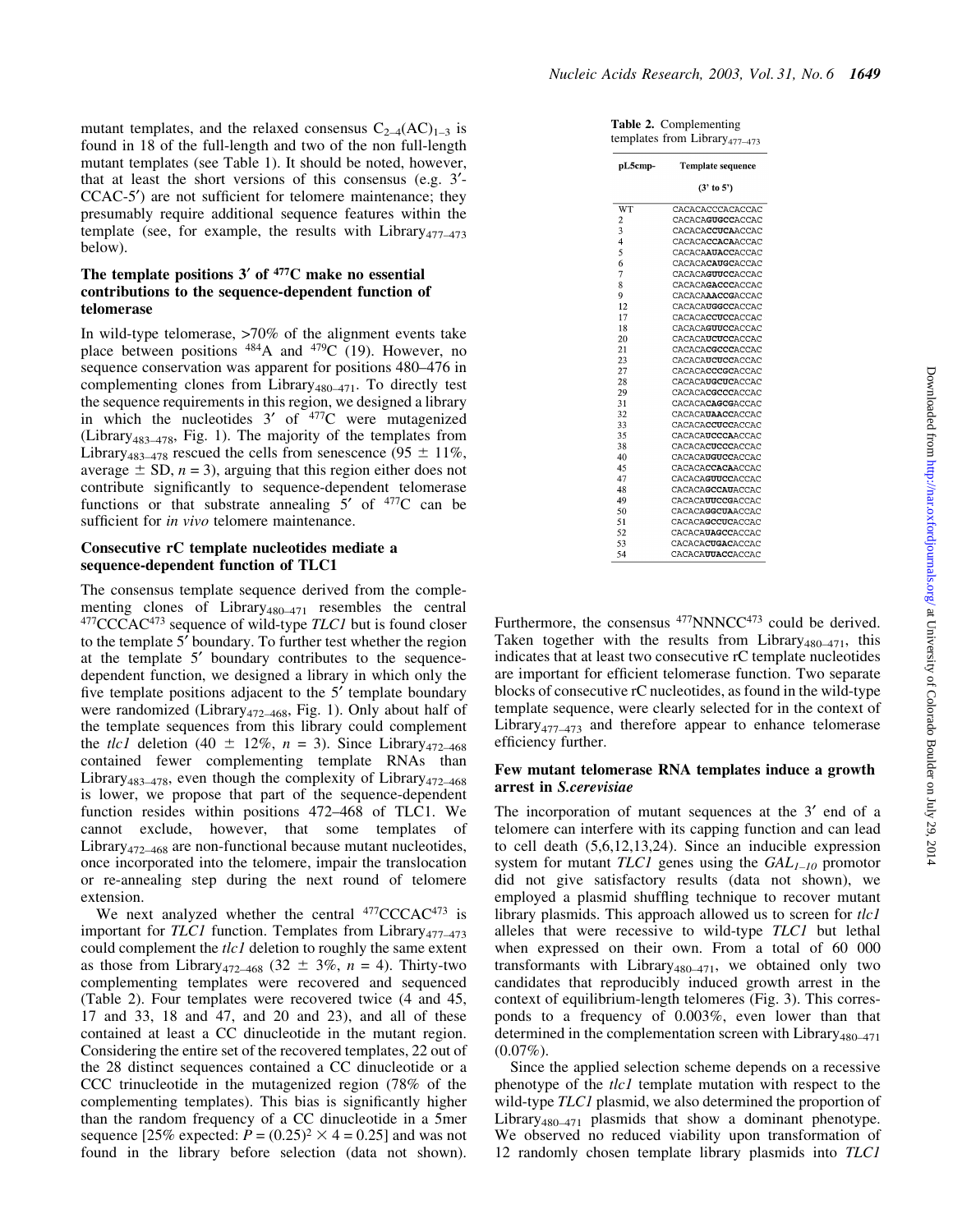

Figure 3. (A) Growth arrest can be induced by template mutant telomerase.  $tlc1-\Delta$  cells were transformed with the indicated plasmids well before the onset of replicative senescence. (B) Two template sequences of deathinducing template RNAs. The tetranucleotide 3'-ACGC-5' is present in both lethal templates, but also in complementing RNA templates from Library<sub>477</sub> $\overline{473}$  (21, identical with 29) and Library<sub>480</sub> $\overline{471}$  (59). It is therefore not solely responsible for the lethal effect.

wild-type cells. Thus, the level of mutant  $tlc1$  genes in Library<sub>480 $-471$ </sub> with a dominant lethal growth phenotype is likely to be <10% and can therefore not explain the low frequency of plasmids in this library that complemented a tlc1 deletion.

# Template mutant telomerase RNAs are efficiently assembled into telomerase enzymes

We examined whether mutant telomerase RNAs were efficiently assembled into telomerase ribonucleoprotein complexes with an IP-RT-PCR strategy. Since in all template library plasmids an NcoI restriction site close to the TLC1 template region is deleted, the mutant template RNAs can be distinguished from wild-type TLC1 RNA in a mixed population by digestion with NcoI. We transformed a strain carrying a fusion gene of the telomerase catalytic subunit  $(EST2)$  and protein A with Library<sub>480–471</sub>. The protein Atagged telomerase was immunoprecipitated from protein extracts with IgG-coated beads (20,25) and the associated RNA was reverse transcribed. A fragment around the TLC1 template region was amplified by PCR, digested with NcoI and analyzed by gel electrophoresis (Fig. 4A). The wild-type TLC1 RNA present in this strain served as a positive control for the efficiency of the IP. We found that eight randomly chosen template mutants were incorporated into telomerase enzymes as efficiently as wild-type TLC1 (Fig. 4B). Thus, the assembly of telomerase does not show sequence specificity with regard to the template region. This is consistent with the finding that the TLC1 template region is dispensable for assembly with the catalytic subunit, Est2p (26).

# Enforced interaction of telomerase with the telomeres does not increase the frequency of functional template RNAs

Telomerase is recruited to or activated at telomeres through the interaction of Est1p with Cdc13p  $(27-31)$ . Fusions of the open reading frames of telomerase components and CDC13 or its DNA-binding domain (CDC13<sub>DBD</sub>) force the interaction of telomerase with the telomere and lead to vigorous telomere elongation (27,32,33). We included two such fusion proteins, Cdc13–Est2p (27) and Cdc13<sub>DBD</sub>–Est3p (32), in our screen for growth arrest. If the mutant telomerases were inactive due to an access defect, the CDC13 fusion proteins should have alleviated this problem.

In the presence of either Cdc13 fusion protein, the frequency of colonies that did not grow after counterselection of the wild-type TLC1 plasmid varied only slightly between the empty vector (3.1  $\pm$  0.75%, n = 2), the wild-type plasmid  $(2.3 \pm 0.3\%, n = 2)$  and the Library<sub>480-471</sub> (5.3  $\pm$  1.6%, n = 2). Twenty-four colonies without an apparent growth defect after counterselection of the wild-type TLC1 plasmid were restreaked successively, and all showed senescence at the same time as control clones with the empty vector (data not shown). In addition, the overall transformation efficiency of the library was not reduced by the introduction of the fusion proteins, indicating that the frequency of dominant lethal template mutations also did not increase.

The presence of the Cdc13-telomerase fusion proteins therefore does not rescue the *in vivo* incorporation defect seen with the majority of the mutant templates in Library<sub>480-471</sub>. Telomere elongation in the presence of the Cdc13-telomerase fusion proteins did occur in the presence of a wild-type TLC1 gene (Fig. 5, compare lane 1 with lanes  $2-10$ ). However, the elongated telomeres became shortened in cells with the empty vector or library plasmids after the wild-type TLC1 plasmid had been shuffled out (Fig.  $5$ , lanes 14-19).

# Most templates in Library<sub>480-471</sub> do not lead to incorporation of mutant sequences into the telomeres

The frequency at which candidate templates were obtained in either of the two screens was <0.1% of Library<sub>480-471</sub>. Since the mutant tlc1 RNAs were efficiently assembled into telomerase enzymes and most likely not limited in their access to the telomeres, we examined whether the telomeres had acquired mutant sequences. We employed telomere-PCR (21) to compare the telomere length of cells that contained either a wild-type TLC1 gene, an empty vector or a plasmid from Library<sub>480-471</sub>. While the presence of wild-type  $TLCI$ allowed normal telomere length maintenance (266  $\pm$  18 nt,  $n = 20$ , cells that had received an empty vector lacked telomerase activity and consequently had significantly shorter telomeres (179  $\pm$  34 nt, n = 20, shorter than wild-type TLC1  $P < 0.001$ , *t*-test) 25 generations after a plasmid containing wild-type TLC1 had been shuffled out. The telomere length of cells that contained a plasmid from Library<sub>480-471</sub> showed the same extent of telomere shortening (188  $\pm$  34 nt, n = 20, shorter than wild-type  $TLCI$   $P < 0.001$ , and shorter than empty vector  $P > 0.4$ , t-test), and these mutant yeast cells senesced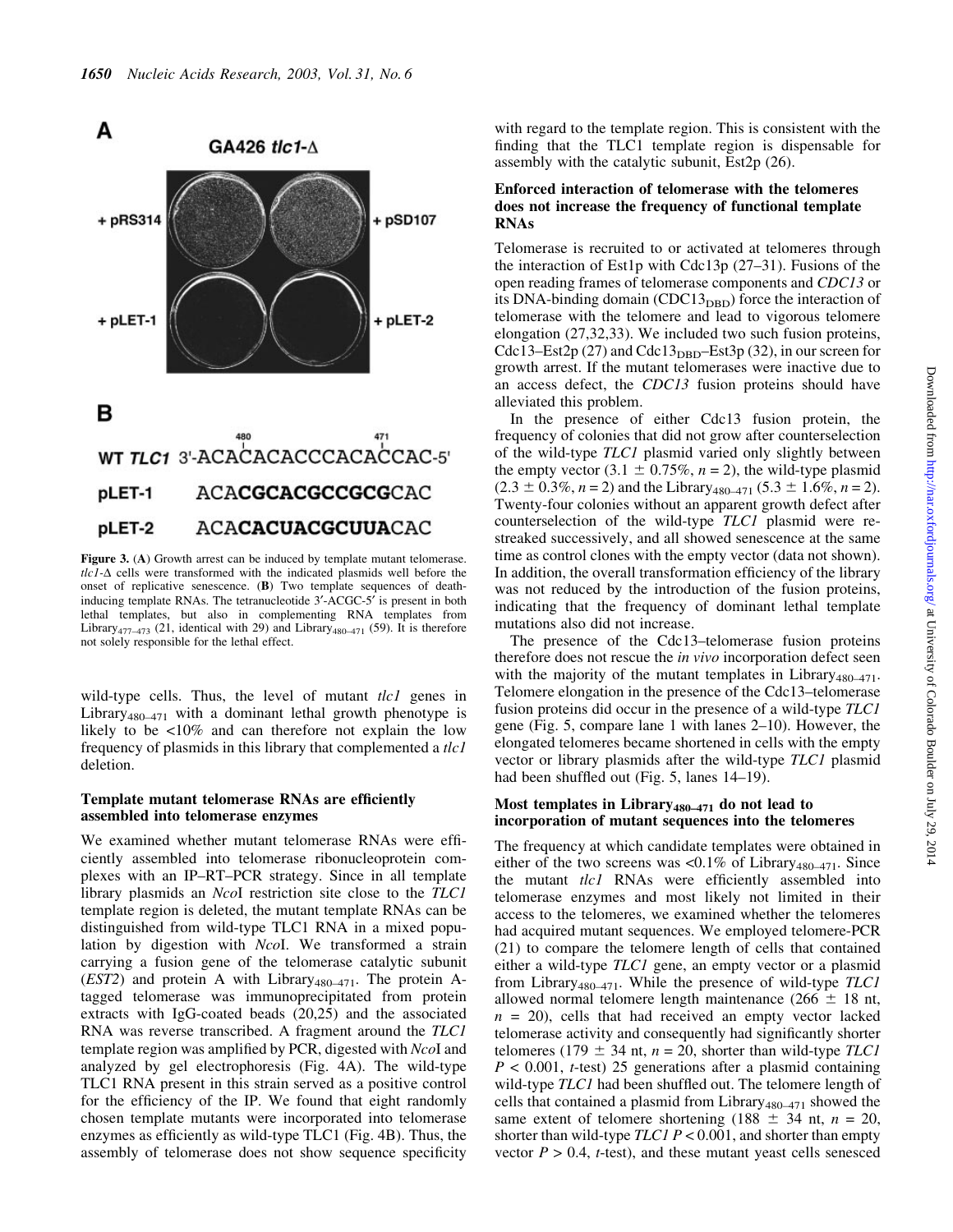

Downloaded from http://nar.oxfordjournals.org/ at University of Colorado Boulder on July 29, 2014 Downloaded from <http://nar.oxfordjournals.org/> at University of Colorado Boulder on July 29, 2014

Figure 4. Template mutant RNAs are associated with Est2p. (A) Outline of the IP-RT-PCR experiment to assess the association of template mutant telomerase RNAs with the telomerase catalytic subunit, Est2p. All yeast strains contained a wild-type TLC1 gene, which serves as internal control for IP efficiency and as competitor for the assembly of the template mutant RNAs with Est2p in vivo. (B) All eight randomly chosen template mutants (mutants 1-8) from Library<sub>480-471</sub> are efficiently assembled into telomerase enzymes. Upper panel, PCR products can be obtained for both the endogenous wild-type TLC1 RNA (cut with NcoI) and the template mutant TLC1 RNAs (larger, uncut fragment). TLC1 WT  $\Delta Ncol$  refers to a control mutation where the NcoI site was abolished but the template sequence was left unchanged. Lower panel, PCR amplification of the immunopurified RNA without prior RT treatment to reveal products due to DNA contamination.

upon further re-streaking. To rule out the possibility of very low levels of mutant sequence incorporation, 12 telomeres from four different template mutants were cloned but no mutant sequences were recovered.

# Non-functional template mutations affect the nucleotide addition processivity of telomerase

We compared the *in vitro* telomerase activities of complementing and non-complementing template mutants obtained from Library<sub>477</sub> $-473$ . The candidates were taken from this library because the same DNA oligonucleotide substrate,  $d(TG)_7$ , can be used for all mutants. It presumably anneals within the sequence <sup>484</sup>ACACACA<sup>476</sup> which is present in all mutant templates [note that in the context of a wild-type template sequence, the nucleotides  $479CAC477$  and  $473CAC471$ are excluded for initial substrate annealing in vivo (19)]. Telomerase was prepared from cells carrying either the wild-type TLC1 gene, an empty vector, one of three noncomplementing telomerase RNA template mutants (chosen from a random collection of individual mutant templates from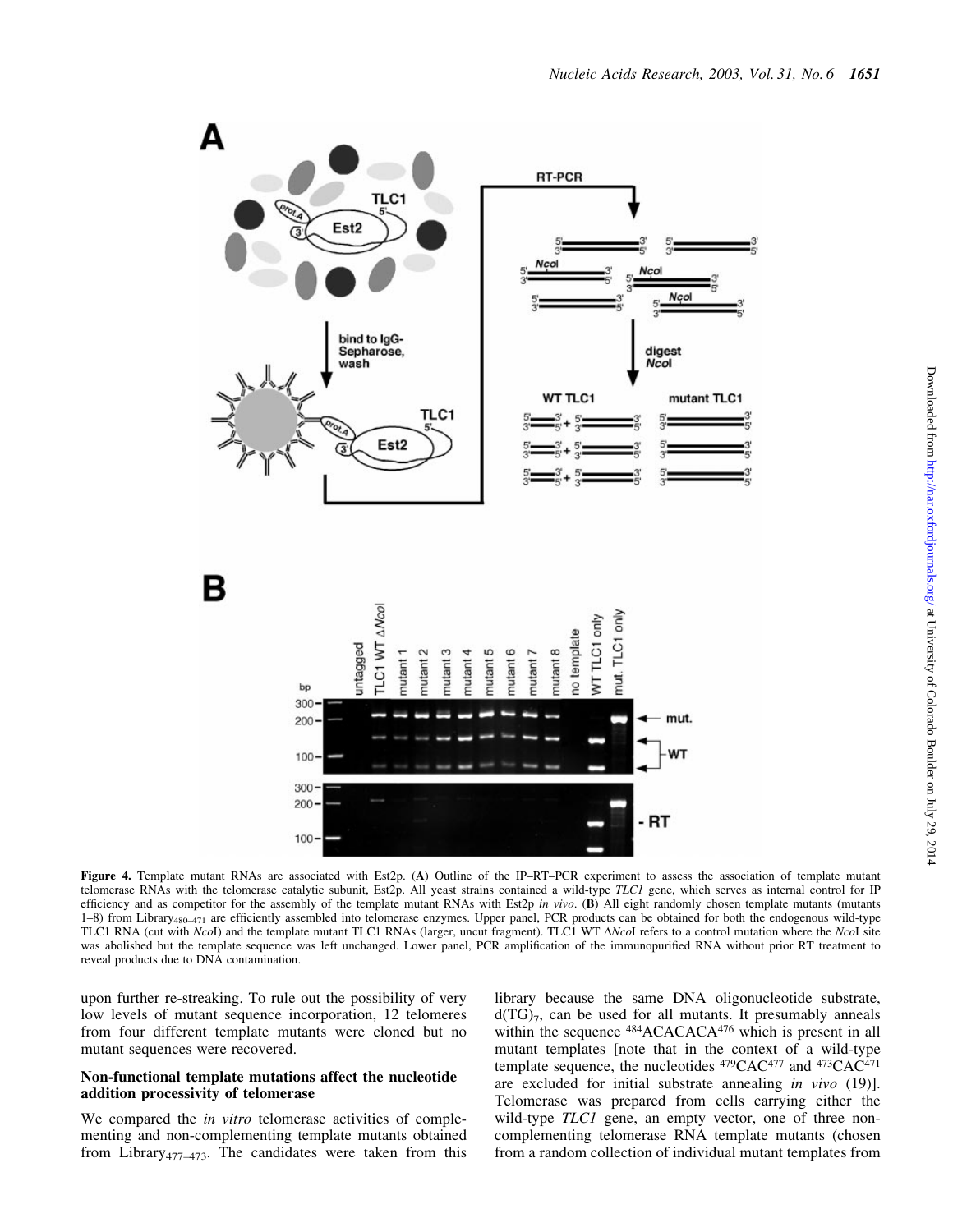

Figure 5. Telomere length analysis by Southern blotting of cells expressing a  $Cdc13_{DBD}$ -Est3 fusion protein and various template mutant telomerase RNAs. Except for the wild-type strain, three independent colonies were analyzed for each genotype. Genomic DNA was prepared 50–75 generations after introduction of the Cdc13<sub>DBD</sub>-Est3 fusion protein. The library candidates were chosen at random. Lane 1, GA426 WT; lanes 2-4, YKF20 +  $pVL1292 + pTLC1-URA3 + pSD107$ ; lanes 5-7, YKF20 +  $pVL1292 + pNL1292$  $pTLC1-URA3 + pRS314$ ; lanes 8-10, YKF20 + pVL1292 + pTLC1-URA3 + candidates from Library<sub>480-471</sub>; lanes 11-13, YKF20 + pVL1292 + pSD107,  $pTLC1-URA3$  shuffled out; lanes 14-16, YKF20 +  $pVL1292 + pRS314$ ,  $pTLC1-URA3$  shuffled out; lanes 17-19, YKF20 +  $pVL1292 +$  candidates from Library<sub>480-471</sub>, pTLC1-URA3 shuffled out. Terminal restriction fragments of the Y'-telomeres are indicated by the bracket on the right.

Library<sub>477</sub> $-473$ ) or one of three complementing telomerase RNA template mutants. Strikingly, all three non-complementing template mutants showed a reduced activity compared with wild-type and complementing mutant telomerases (Fig. 6).

The low activity levels detected might have been caused by the changed template sequence, resulting in a lower incorporation rate of the labeled nucleotide [compare, for example, complementing mutant 2 in Figure 6 with labeled dTTP (second panel) and labeled dGTP (third panel)]. We tested this hypothesis by including labeled dATP in the reaction. The non-complementing mutant templates tested in our assay all contain an rU nucleotide at the first mutant position, which should direct the incorporation of the labeled dATP. No increased activity for the non-complementing mutants was detected in these reactions (Fig. 7A), confirming an impaired enzymatic activity.

Despite their reduced activity, the non-complementing template mutant telomerases could add a single nucleotide to the substrate DNA oligonucleotide  $(TG)_7$  (e.g. see Fig. 6, second panel) and up to 3 nt to the substrate oligonucleotide  $(GT)$ <sub>7</sub> (Fig. 6, bottom panel). This activity was RNase sensitive (Fig. 7B), absent in extracts from cells that had received an empty vector instead of a *TLC1* gene (e.g. Fig. 6, second panel, first lane) and weak when labeled dGTP was used in the reaction with the substrate  $(TG)_{7}$  (Fig. 6, third panel). We therefore conclude that it represents bona fide template-directed telomerase activity, strongly suggesting that the processivity is perturbed in the mutant enzymes. This may result either from an inefficient incorporation of dATP and dCTP by telomerase or from an inability of the mutant enzymes to perform structural transitions necessary to advance to the next template position. It is unlikely that the templating nucleotide  $477U$  is solely responsible for the enzymatic defect, as many complementing mutants from Library<sub>477</sub><sup>-473</sup> also contain the mutation  $477$ U (Table 2). Furthermore, we have shown previously that a  $^{469}\text{A}\rightarrow\text{U}$ mutation leads to the incorporation of dA into telomeres in vivo (19), arguing that dATP can be a substrate for yeast telomerase. The low frequency of functional template RNAs



Figure 6. In vitro telomerase activity assays. The DNA oligonucleotide substrate and the labeled dNTP are indicated on the left. TLC1 template mutants were selected from Library $477-473$ . The reactions contained all unlabeled dNTP substrates at 50  $\mu$ M and labeled dNTP substrates at 5  $\mu$ M. The template sequences were (mutant stretches underlined): random b 484ACA-CACAUGGAGACCAC<sup>468</sup>, random h <sup>484</sup>CACACAUAGUGACCAC<sup>468</sup>, random L <sup>484</sup>CACACAUCUAGACCAC<sup>468</sup>, complementing 2 <sup>484</sup>CACACA-GUGCCACCAC<sup>468</sup>, complementing 6<sup>484</sup>CACACACAUGCACCAC<sup>468</sup> and complementing 8 484CACACAGACCCACCAC468.

contained in Library<sub>477</sub><sup> $-473$ </sup> and, most probably, Library<sub>480<sup> $-471$ </sup></sub> therefore appears to be due to an impact of mutant template sequences on telomerase nucleotide addition processivity. While this reduced processivity is the most striking phenotype of the template mutant telomerases, we cannot exclude additional effects on, for example, the DNA substrate affinity or the fidelity of the telomerase enzyme.

# **DISCUSSION**

# Functional requirements on the telomerase RNA template sequence

Our template library screens reveal for the first time that only a minor fraction of all possible template sequences will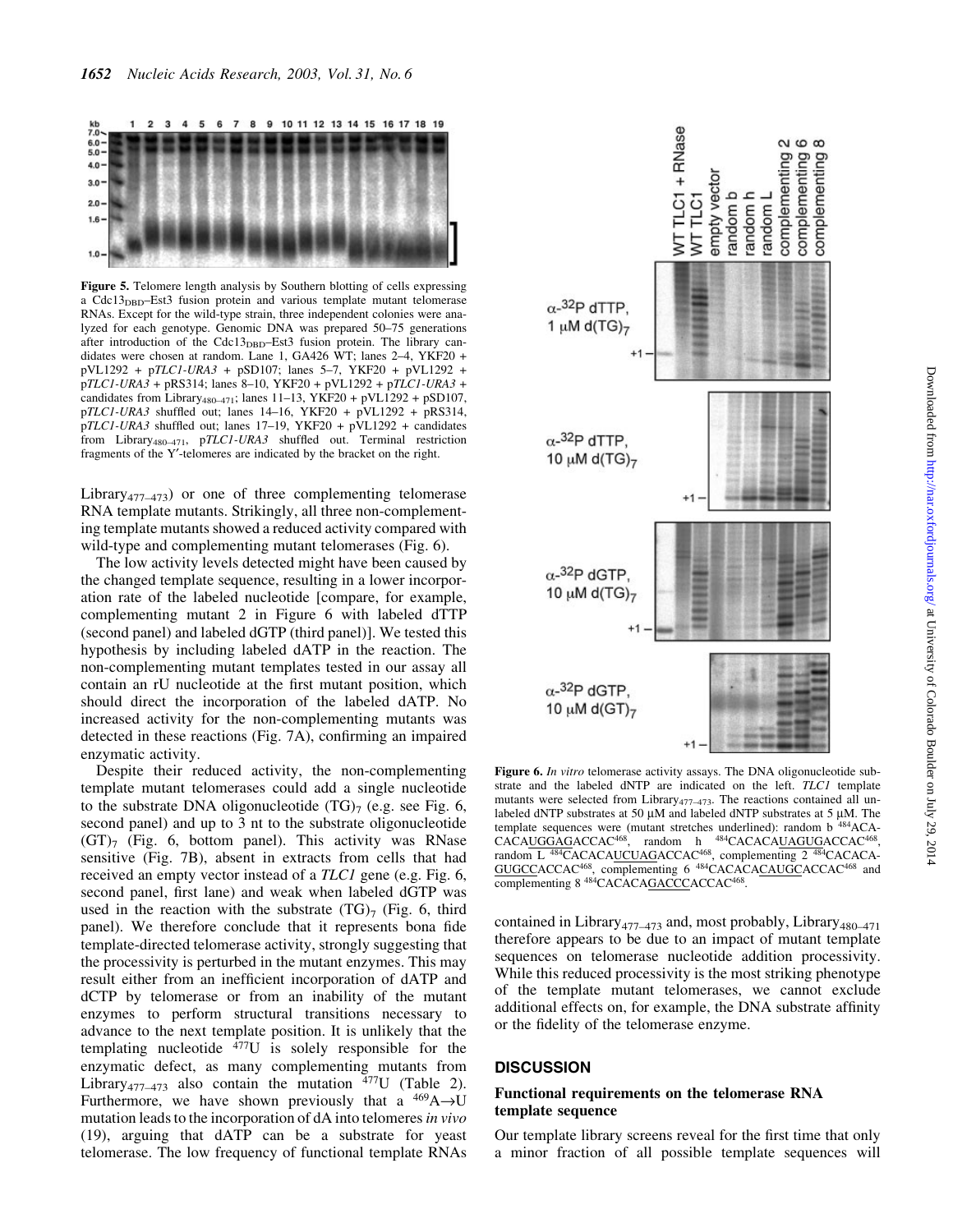

Figure 7. In vitro telomerase activity assays. (A) Control reactions containing both labeled dTTP and labeled dATP. No increased activity could be detected for the non-complementing telomerase RNA template mutations (random b, random h and random L).  $(B)$  The  $+1$  band obtained in the reactions with the non-complementing telomerase RNA template mutations is RNase sensitive.

reconstitute active telomerase in S.cerevisiae. Functional templates from Library<sub>480-471</sub> often contained the sequence  $3'-C_{2-4}(AC)_{1-3}-5'$  positioned at or near the template 5' boundary. This motif resembles the central <sup>477</sup>CCCAC<sup>473</sup> and the  $5'$  template boundary  $471$ CCAC $468$  of wild-type TLC1, indicating that these sequences play a role in telomerase biochemistry that goes beyond their function as a passive template for nucleotide addition. Analysis of template mutant telomerases in vitro revealed that non-complementing template mutations lead to reduced nucleotide addition processivity. Similar results were reported previously for T.thermophila telomerase based on a series of site-specific RNA template mutants  $(14–16)$ . The present study not only extends this notion to budding yeast, but also explores 60 000 different template sequences in parallel.

In wild-type TLC1, the nucleotides  $479CAC^{477}$  and 473CAC471 are not available for telomere alignment but become available for base pairing during reverse transcription. In addition, the central  $477$ CCC $475$  trinucleotide is reverse transcribed in a processive manner, while product dissociation can occur  $3'$  or  $5'$  of this motif (19). Thus, the biochemical properties of telomerase vary with the template position that is being reverse transcribed. Also, defined changes in the sequence of the RNA template could influence telomerase activity. For example, the mutation  $476CCA^{474} \rightarrow GUG$  in S.cerevisiae telomerase RNA gave rise to an inactive enzyme (18) when it was the only telomerase RNA species in the cell. However, telomerase activity was restored even for the mutant template in the context of wild-type/mutant enzyme heteromultimers. It is unclear at this point which enzymatic defect is conveyed by this mutation. Whatever the rules governing the properties of yeast telomerase may be, the reduced in vitro processivity of the three template mutant telomerases tested in our study indicates that the threading of subsequent template nucleotides through the active site is very sensitive to changes in the RNA template sequence. A previous study has shown that a mutant yeast telomerase RNA specifying human telomeric repeats is functional in vivo and leads to the incorporation of human telomere repeats onto yeast chromosome ends (34). This mutation corresponds roughly to our derived consensus as it contains several CCC trinucleotides. However, since the putative total length of the template region is longer, this mutant template sequence cannot be superimposed without prior assumptions onto the results obtained in our study. Several point mutations in the budding yeast telomerase catalytic subunit (Est2p) resulted in reduced nucleotide addition processivity in vitro (35,36). It is not clear whether these est2 mutations affect the same mechanism as our RNA template mutations, especially since the deficiency conferred by RNA template sequence changes is far more pronounced.

Our screen also demonstrates that a stretch of successive rC template nucleotides is not absolutely required for telomere maintenance (see, for example, template 65 in Table 1) and that the sequence  $472\text{CCAC}^{468}$  is not sufficient for telomerase activity in vivo (complementation <100% with Library<sub>477-473</sub>). The sequence requirements on the budding yeast RNA template therefore must be more complex than the minimal consensus found in our study. It is noteworthy that in the context of the very long telomerase RNA template regions of certain yeasts, the telomerase RNA templates do not need to be particularly C/A rich (4,37).

The active templates identified in our screen may have been subject to a further selection for telomerases that synthesize DNA with binding sites for essential telomere-binding proteins such as Rap1p, Cdc13p and Est1p. While Cdc13p provides essential end-protecting functions and recruits or activates telomerase via its interaction with Est1p  $(28,29,31,38-40)$ , the binding of Rap1p to the telomeres negatively regulates extension  $(41–43)$ . Thus, a fully functional telomerase that does not incorporate Rap1p-binding sites into the telomere is predicted to lead to strong telomere elongation. Mutant telomerase enzymes with this phenotype can be obtained through single nucleotide substitutions in the telomerase RNA template region (4,7,44), leading to rapid telomere elongation by >2 kb within 50 generations (7,44). In contrast, almost all of the complementing template mutations identified in our screen of Library<sub>480</sub> $-471$  resulted in shortened telomeres. Since it is unlikely that all the corresponding mutant telomere sequences result in increased Rap1p binding, we propose that the mutant telomerases do not obtain the full activity of the wild-type enzyme. This hypothesis is corroborated by the reduced in vitro nucleotide addition processivity of non-complementing template mutant telomerases. On the other hand, incorporated mutant telomere sequences that lead to reduced binding of Cdc13p (a complete lack of Cdc13p binding should be lethal) may decrease the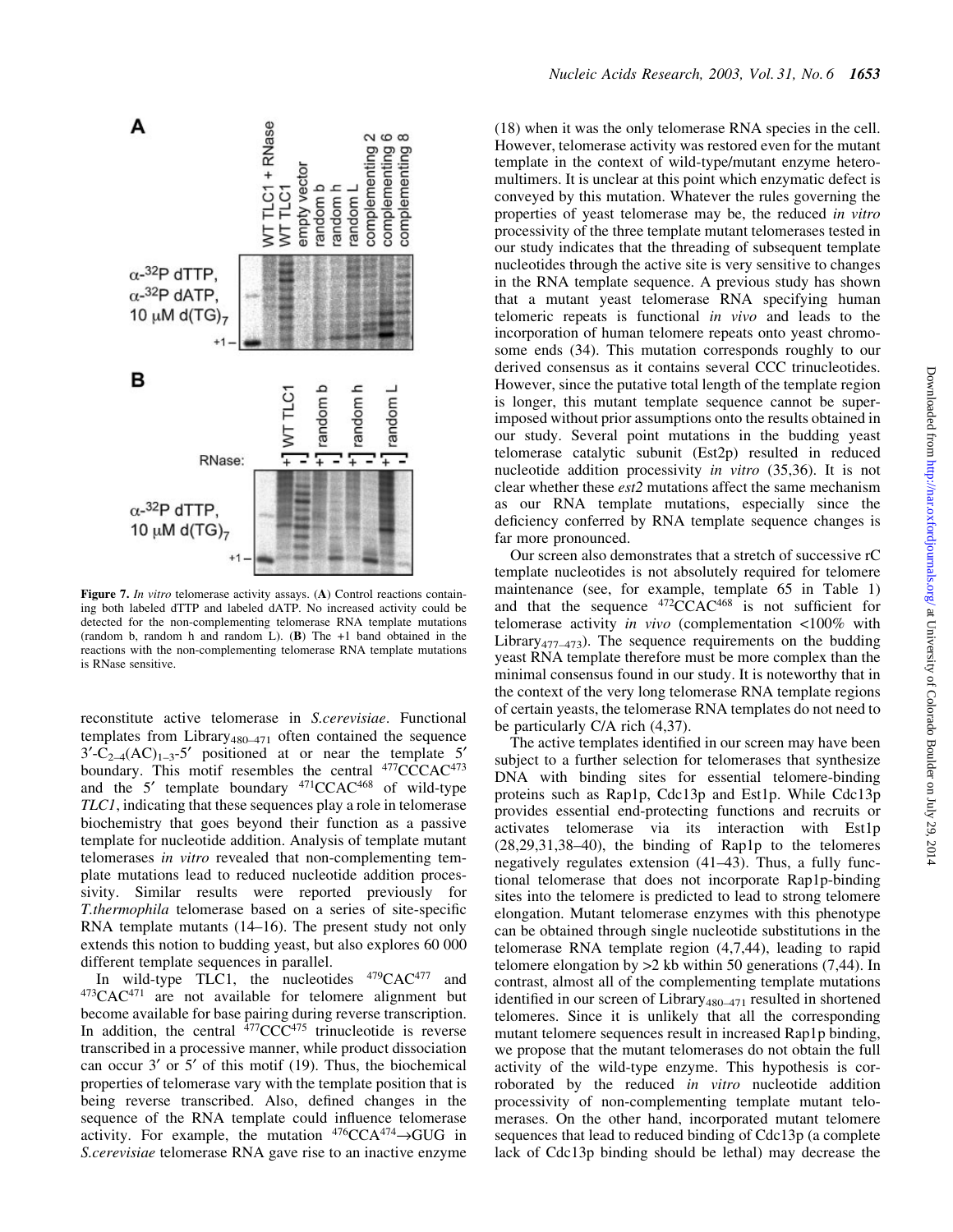recruitment or activation of telomerase. Even in the context of a  $Cdc13_{DBD}$ -telomerase fusion protein, this could have prevented the generation of long stretches of mutant telomeric DNA and thus may have limited the number of complementing RNA template sequences recovered in our screens.

# Has the need for C/A-rich template RNAs contributed to the conservation of the telomeric repeat sequences?

The relatively strong conservation of the telomeric repeat sequence during evolution is an unusual feature for noncoding DNA. The propensity of single-stranded telomeric DNA from most species to form stable secondary structures based on G-G pairing has been proposed to play a protective role at the chromosome end. Loss of the telomeric 3' singlestranded extensions correlates with loss of end protection (45), and experimentally induced chromosome end-to-end fusions occurred preferentially at telomeres replicated by the leading strand machinery (46), which leaves blunt ends after replication. This putative protective function of the telomere sequence could certainly explain its conservation.

On the other hand, the template sequence dependence of telomerase activity described here may also limit the divergence of telomeric sequences during evolution. Consistent with this hypothesis, the telomeres of *Drosophila melano*gaster, which are maintained by retrotransposition rather than telomerase, are not  $G/T$  rich [reviewed by Pardue *et al.*  $(47)$ and Louis (48)]. Their chromosome ends nonetheless are specifically recognized and protected since mutations in a telomere-binding protein lead to chromosome end-to-end fusions (49). This indicates that telomere capping can be achieved without the help of G-rich DNA secondary structures and that telomere sequences can, in principle, deviate from the T/G-rich consensus. Our template library screen has revealed that extensive changes of the budding yeast telomerase RNA template sequence most probably result in non-functional telomerase enzymes. If this specialization of the TERT enzyme for a C/A-rich RNA template is conserved in other telomerases, it may give an alternative explanation for the conservation of the telomere sequence.

#### ACKNOWLEDGEMENTS

The authors thank Dr V. Lundblad for plasmids encoding the Cdc13-Est2 (pVL1107) and Cdc13DBD-Est3 (pVL1292) fusion proteins. This work was supported by a Human Frontier Science Program grant (laboratories of J.L. and T.R.C.), the Swiss National Science Foundation (J.L.) and the National Center of Competence in Research `Frontiers in Genetics' program (J.L.).

#### REFERENCES

- 1. Wellinger,R.J. and Sen,D. (1997) The DNA structures at the ends of eukaryotic chromosomes. Eur. J. Cancer, 33, 735-749.
- 2. Williamson,J. (1994) G-quartet structures in telomeric DNA. Annu. Rev. Biophys. Biomol. Struct., 23, 703-730.
- 3. McEachern,M.J., Krauskopf,A. and Blackburn,E.H. (2000) Telomeres and their control. Annu. Rev. Genet., 34, 331-358.
- 4. McEachern,M.J. and Blackburn,E.H. (1995) Runaway telomere elongation caused by telomerase RNA gene mutations. Nature, 376, 403±409.
- 5. Kirk,K.E., Harmon,B.P., Reichardt,I.K., Sedat,J.W. and Blackburn,E.H. (1997) Block in anaphase chromosome separation caused by a telomerase template mutation. Science, 275, 1478-1481.
- 6. Smith,C.D. and Blackburn,E.H. (1999) Uncapping and deregulation of telomeres lead to detrimental cellular consequences in yeast. J. Cell Biol., 145, 203-214.
- 7. Prescott,J.C. and Blackburn,E.H. (2000) Telomerase RNA template mutations reveal sequence-specific requirements for the activation and repression of telomerase action at telomeres. Mol. Cell. Biol., 20, 2941±2948.
- 8. Shippen-Lentz,D. and Blackburn,E.H. (1990) Functional evidence for an RNA template in telomerase. Science, 247, 546-552.
- 9. Salazar,M., Thompson,B.D., Kerwin,S.M. and Hurley,L.H. (1996) Thermally induced DNA-RNA hybrid to G-quadruplex transitions: possible implications for telomere synthesis by telomerase. Biochemistry,  $35, 16110 - 16115.$
- 10. Jarstfer,M. and Cech,T. (2002) Effects of nucleotide analogues on Euplotes aedicluatus telomerase processivity: evidence for productassisted translocation. Biochemistry, 41, 151-161.
- 11. Ware,T.L., Wang,H. and Blackburn,E.H. (2000) Three telomerases with completely non-telomeric template replacements are catalytically active. EMBO J., 19, 3119-3131.
- 12. Marusic,L., Anton,M., Tidy,A., Wang,P., Villeponteau,B. and Bacchetti,S. (1997) Reprogramming of telomerase by expression of mutant telomerase RNA template in human cells leads to altered telomeres that correlate with reduced cell viability. Mol. Cell. Biol., 17, 6394±6401.
- 13. Kim,M.M., Rivera,M.A., Botchkina,I.L., Shalaby,R., Thor,A.D. and Blackburn,E.L. (2001) A low threshold level of expression of mutanttemplate telomerase RNA inhibits human tumor cell proliferation. Proc. Natl Acad. Sci. USA, 98, 7982-7987.
- 14. Gilley, D., Lee, M.S. and Blackburn, E.H. (1995) Altering specific telomerase RNA template residues affects active site function. Genes Dev., 9, 2214-2226.
- 15. Autexier,C. and Greider,C.W. (1995) Boundary elements of the Tetrahymena telomerase RNA template and alignment domains. Genes Dev., 9, 2227-2239.
- 16. Gilley, D. and Blackburn, E.H. (1996) Specific RNA residue interactions required for enzymatic functions of Tetrahymena telomerase. Mol. Cell. Biol., 16, 66-75.
- 17. Prescott,J. and Blackburn,E.H. (1997) Telomerase RNA mutations in Saccharomyces cerevisiae alter telomerase action and reveal nonprocessivity in vivo and in vitro. Genes Dev., 11, 528-540.
- 18. Prescott,J. and Blackburn,E.H. (1997) Functionally interacting telomerase RNAs in the yeast telomerase complex. Genes Dev., 11, 2790±2800.
- 19. Forstemann,K. and Lingner,J. (2001) Molecular basis for telomere repeat divergence in budding yeast. Mol. Cell. Biol., 21, 7277-7286.
- 20. Friedman,K.L. and Cech,T.R. (1999) Essential functions of aminoterminal domains in the yeast telomerase catalytic subunit revealed by selection for viable mutants. Genes Dev., 13, 2863-2874.
- 21. Forstemann,K., Hoss,M. and Lingner,J. (2000) Telomerase-dependent repeat divergence at the 3' ends of yeast telomeres. Nucleic Acids Res., 28, 2690-2694.
- 22. Ritchie,K.B., Mallory,J.C. and Petes,T.D. (1999) Interactions of TLC1 (which encodes the RNA subunit of telomerase), TEL1 and MEC1 in regulating telomere length in the yeast Saccharomyces cerevisiae. Mol. Cell. Biol., 19, 6065-6075.
- 23. Cohn,M. and Blackburn,E.H. (1995) Telomerase in yeast. Science, 269, 396±400.
- 24. McEachern,M.J., Iyer,S., Fulton,T.B. and Blackburn,E.H. (2000) Telomere fusions caused by mutating the terminal region of telomeric DNA. Proc. Natl Acad. Sci. USA, 97, 11409-11414.
- 25. Seto,A.G., Zaug,A.J., Sobel,S.G., Wolin,S.L. and Cech,T.R. (1999) Saccharomyces cerevisiae telomerase is an Sm small nuclear ribonucleoprotein particle. Nature, 401, 177-180.
- 26. Livengood,A.J., Zaug,A.J. and Cech,T.R. (2002) Essential regions of Saccharomyces cerevisiae telomerase RNA: separate elements for Est1p and Est2p interaction. Mol. Cell. Biol., 22, 2366-2374.
- 27. Evans,S.K. and Lundblad,V. (1999) Est1 and Cdc13 as comediators of telomerase access. Science, 286, 117-120.
- 28. Pennock,E., Buckley,K. and Lundblad,V. (2001) Cdc13 delivers separate complexes to the telomere for end protection and replication. Cell, 104, 387±396.